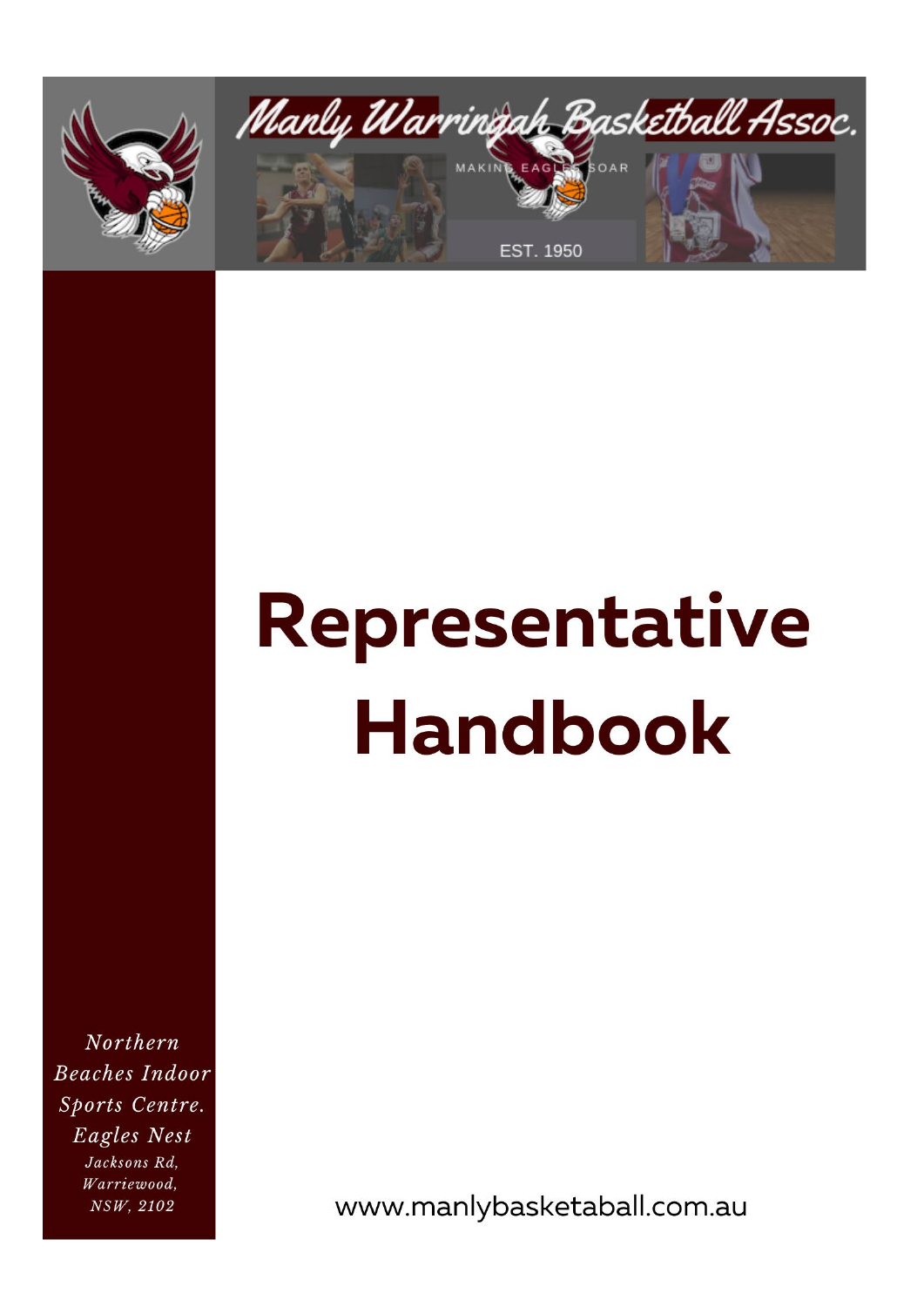# **TABLE OF CONTENTS**

| OVERVIEW: SEA-EAGLES REPRESENTATIVE PROGRAM 3        |  |
|------------------------------------------------------|--|
|                                                      |  |
|                                                      |  |
|                                                      |  |
|                                                      |  |
|                                                      |  |
|                                                      |  |
|                                                      |  |
|                                                      |  |
|                                                      |  |
|                                                      |  |
|                                                      |  |
|                                                      |  |
| REPRESENTATIVE PLAYER & PARENT AGREEMENT: JUNIORS 10 |  |
|                                                      |  |
|                                                      |  |
|                                                      |  |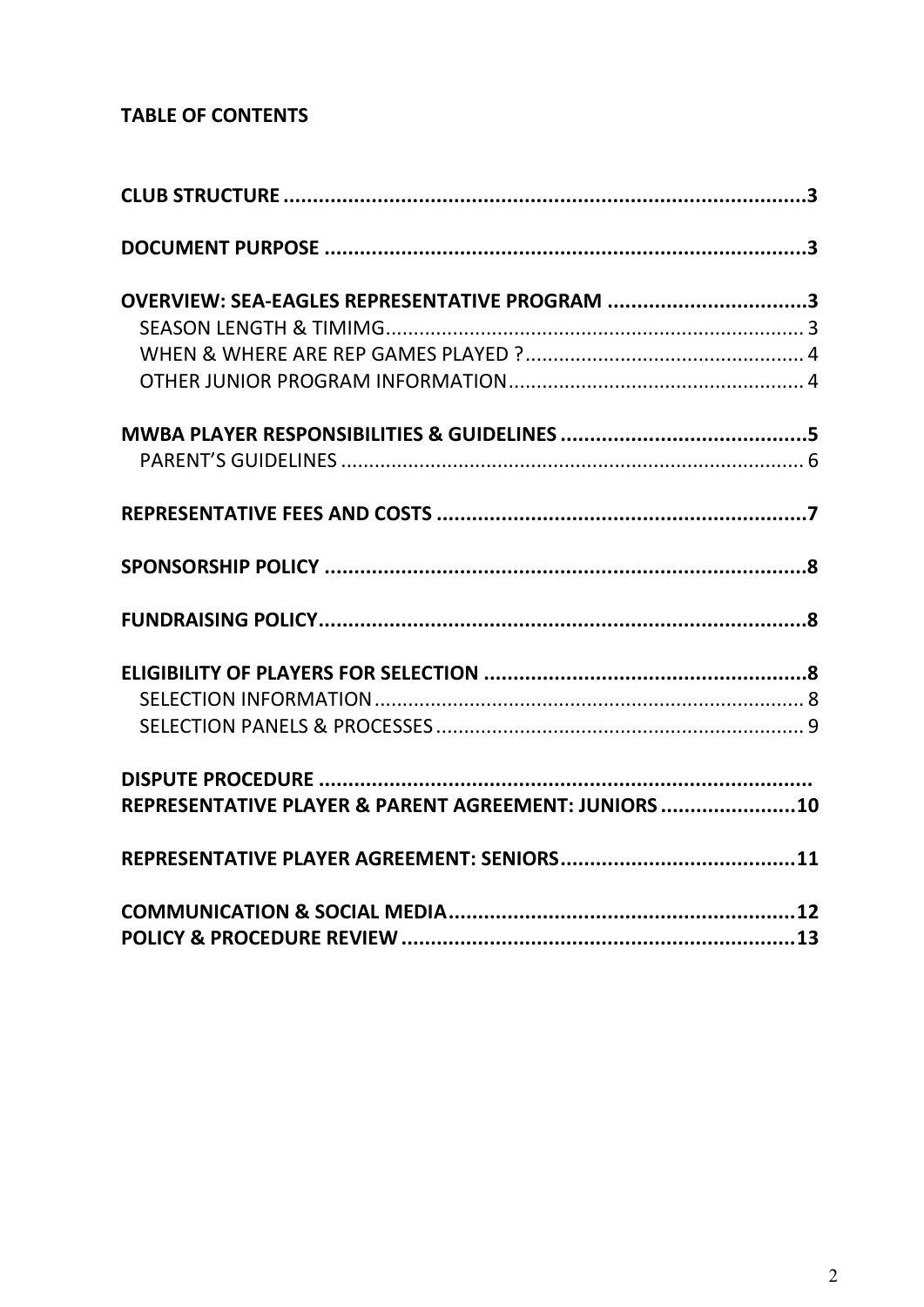#### <span id="page-2-0"></span>*CLUB STRUCTURE*

Overall responsibility for the management and administration of Manly-Warringah Basketball Association (MWBA) rests with the Club's Board of Directors.

The Representative Program (being both Juniors and Seniors) is the responsibility of the Association Administrator, the Director of Coaching & the Coaching Committee.

To contact either Committee or the Board of Directors, please call the MWBA office – 9913.3622 for details, alternatively the office will forward on your enquiry / concern.

#### <span id="page-2-1"></span>*DOCUMENT PURPOSE*

The '*PLAYING FOR THE SEA EAGLES'* Handbook has been produced by the Coaching Committee, and has also been approved by the MWBA Board.

It is intended as a reference document for all players and their families who are representing MWBA in the Representative Program.

It is ESSENTIAL for all players, and parents, to read and understand the issues and commitments described in this document. Representing MWBA is a privilege, but with all privileges comes responsibility – and being a Representative Basketballer for MWBA requires a significant investment of time, effort, and money.

#### .*OVERVIEW: SEA-EAGLES REPRESENTATIVE PROGRAM*

MWBA runs both Junior Representative and Senior Representative Programs.

In **Juniors**, the club is represented by 2 separate leagues, the **Junior Premier League** (JPL) which our top teams in the U14's, U16's & U18's may nominate for. This is a state wide competition & there will be some central venue weekends where the Metro based clubs in the JPL will play against country clubs, this will require player availability for both Saturday & Sunday games & sometimes an overnight stay. The other league that the majority of teams will play in, is the Sydney **Metro Junior League** (MJL) for both Girls and Boys teams from U12's to U18's for both boys & girls There are several divisions available, this will be determined by the results of the preseason games.

In **seniors,** MWBA enters Women's and Men's teams in the NBL1 which is the highest NSW league. In addition, MWBA fields Women's and Men's teams in the Youth Division (U\23) of the NSW State Basketball League.

#### *SEASON LENGTH & TIMING*

#### *Juniors*

MWBA may enter Pre-Season tournaments which are normally held prior to the official season starting, such as the **Coastal Classic** at the Central Coast. It is up to each team to decide if they wish to enter, cost & team entry is the responsibility of the team.

The JPL & MJL Pre-Season can change from season to season & dates may differ from year to year. Dates will be advised by BNSW. Games are not played the middle weekend of the school holidays.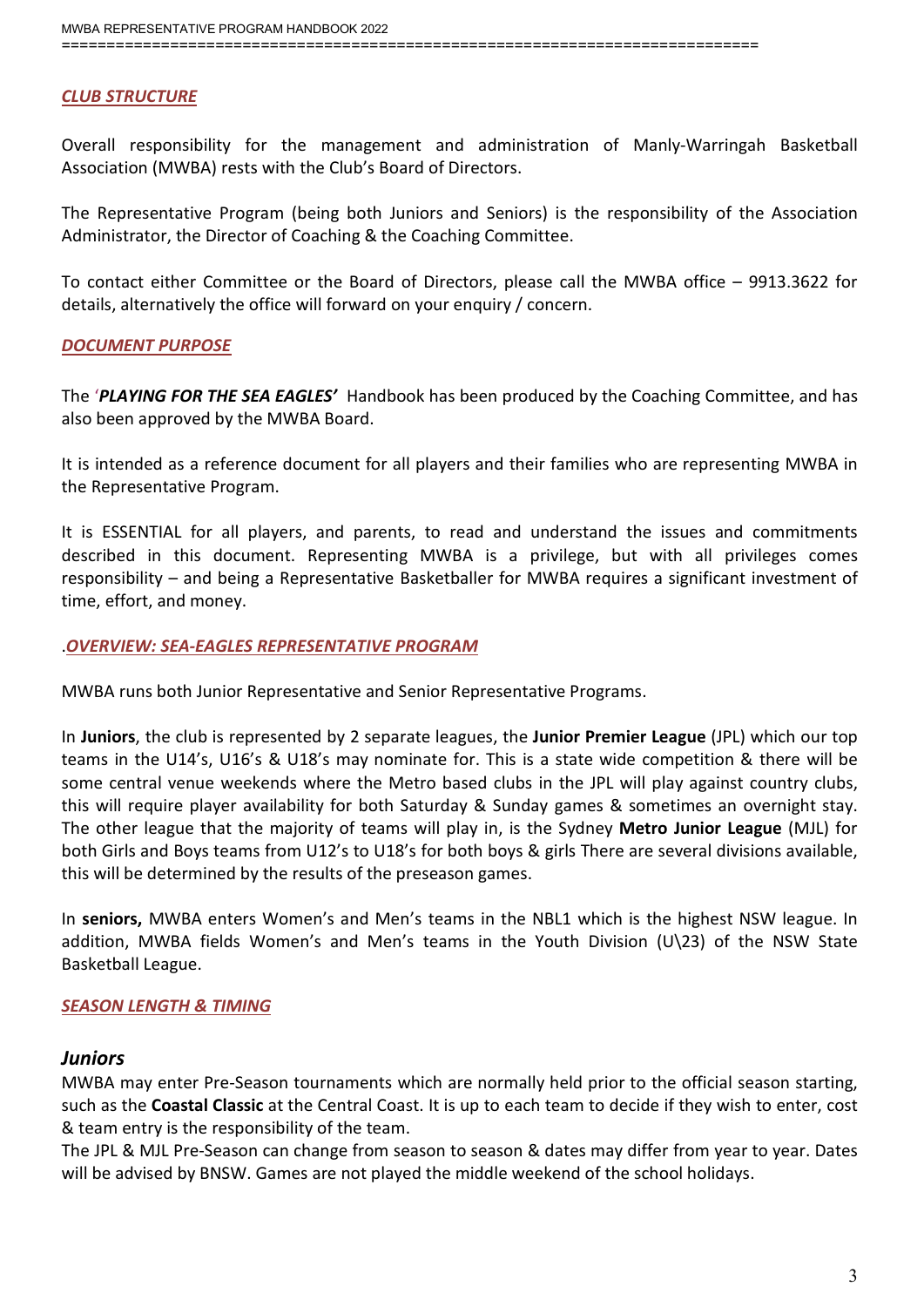#### *Seniors*

The NBL1 League and Youth League competitions usually start around April, and playoffs finish in late August. However dates may vary from year to year. Seniors do not break for School Holidays in the same way that the junior teams do.

<span id="page-3-0"></span>Please realise that from season to season, Basketball NSW, may actually change the timing of the season.

#### *WHEN & WHERE ARE REP GAMES PLAYED*

#### *Juniors*

All JPL (Junior Premier League) & MJL (Metro Junior League) games are played on Sundays. Game times may range from 8.30am to 4pm. Games can take up to 1hour 40 min. Players must be at the venues at least 40 minutes before game-time, to meet, and for team Warm-Ups etc…

Home games are held at the Northern Beaches Indoor Sports Centre (NBISC). Away games, depending on which associations are entered in that division, may be at any of the following venues: Bankstown, Blue Mountains, Glebe, Hawkesbury, Hills, Hornsby, Liverpool, Manly, Macarthur, North Sydney, Springwood, Penrith, Ryde, Sutherland, & Sydney City. Travel is the responsibility of the individual.

#### *Seniors*

Home games are held at NBISC, and may be either on a Saturday or Sunday. Away games may involve travel across the metropolitan area and other areas outside Sydney – e.g Maitland, Newcastle & Illawarra. Travel is the responsibility of the individual.

#### *OTHER JUNIOR PROGRAM INFORMATION*

#### *How much training is involved?*

From December after team selections have been finalised and posted on the MWBA website, there may be one session per week, up to two hours in length. However this is subject to the starting date of the Junior Competitions, which will be determined by Basketball NSW.

Then after the holidays, there will be one individual session per week, plus one combined training session with the other team in the same age group, for most age groups. Sessions will be 1.5 to 2 hours in length. However the U16M and U18M will have 2 individual team training sessions each week. Training officially starts when school goes back, however some coaches commence training in January, especially the younger age groups.

#### *How many players will be selected?*

Teams will consist of 10 players on a team, with 2 train on players selected for the second team.

The train on players may fill in, in the absence of a player due to illness or injury. The train on player that is chosen to fill in, will be the player that best fills the playing position of the absent player. However the train on player will remain a train on player unless a player withdraws from the team.

Representative basketball is an elite program and playing time is never guaranteed. Each team will have players of varying ability & experience, this is Representative sport & players have to earn court time by training hard and making the most of every opportunity on court. Sometimes this can be frustrating, but parents must be supportive of coaching decisions for their child to succeed. We have excellent coaching staff who are volunteers. The aim of the program is to encourage each individual player to improve their skills, and assist each team to achieve its highest possible level.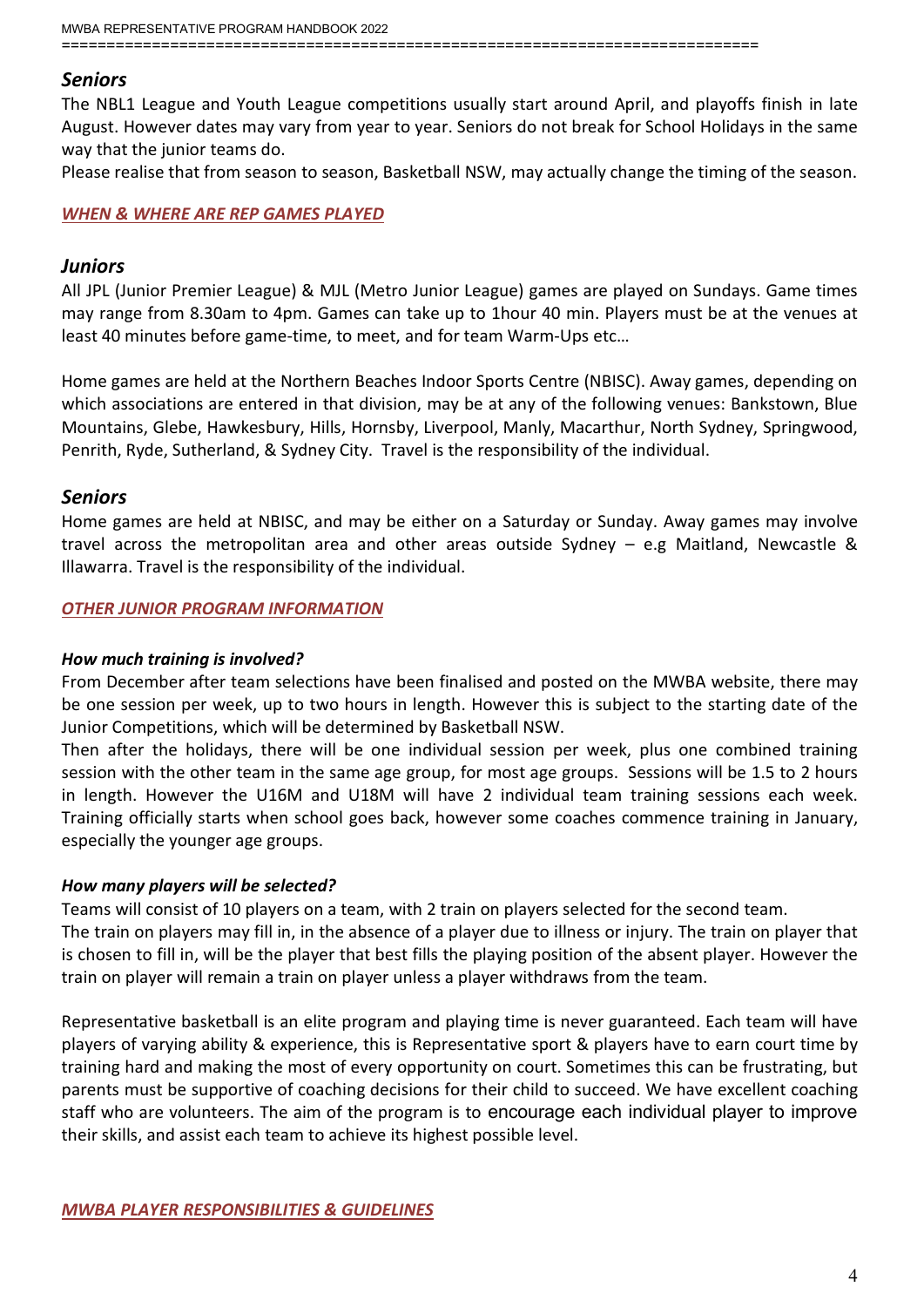#### **Player Responsibilities**

#### *Your main responsibility is to represent MWBA with distinction, both on and off court. Whenever you wear the Maroon-and-White colours you are representing the club. This is a big responsibility – do your best!*

Be prepared to work hard in order to improve. Good players accept responsibility for their own performance. There is no benefit in blaming other people and don't make excuses.

Respect the people willing to help you reach your goals. Listen and learn from your coaches, give them your undivided attention and remember they are there for your benefit, not theirs.

Be a good team-mate first and fore-most – every team is bigger than any individual. Play for your team first, while doing your best and being the best you can be. Being selected to play for MWBA is a significant privilege, and you should be proud of it – however, no-one is bigger than the club.

Basketball will develop you as an athlete but it, like all sport and especially team sport, presents you the chance to develop as a person. Some lessons that MWBA value are:

• *Commitment***:** Being part of a team demands that you can carry out your commitment to others. This will mean that you will need to give up some personal wishes and make sacrifices for the group.

• *Perseverance***:** When things aren't going your way you must never give up when you are part of a team. Your team will need your total effort even when it is not your day.

• *Team Work***:** It is crucial that in sport and life you are able to work in a team situation. Sometimes this means learning your role and doing what is best for everyone and not just yourself.

• *Learning to Compete*: This does not mean to win at all costs but rather to compete to the best of your ability at all times. Competition is present in all aspects of life and it teaches us to value our victories and to be gracious in our defeats.

• *Respecting Others***:** In life we must learn to respect everybody regardless of their roles and differences. In Basketball we expect respect to be given to opponents, team mates, coaches, referees, other game officials, spectators and administrators.

. *Do not argue with referees during a game*. Refereeing decisions are made by qualified referees, the decision is theirs and theirs only. We do not appreciate any parent shouting comments from the sideline, no matter how experienced they may be. Players make great referees, we encourage all players to participate in our refereeing program, it gives them a sense of responsibility, & to earn money, as well as a greater understanding of refereeing decisions.

# *Disciplinary Action*

1. *Technical Foul***:** On receiving a technical foul the player will be subbed off the court. The coach will decide whether this player will take any further part in this game depending on the severity of the incident. A technical foul received during a representative game may receive a one game suspension in the next game, depending on the severity of the incident. Suspensions will be at the direction of the Coaching Committee, who will assess each incident separately. Any subsequent technical fouls will automatically result in the player being suspended the following game.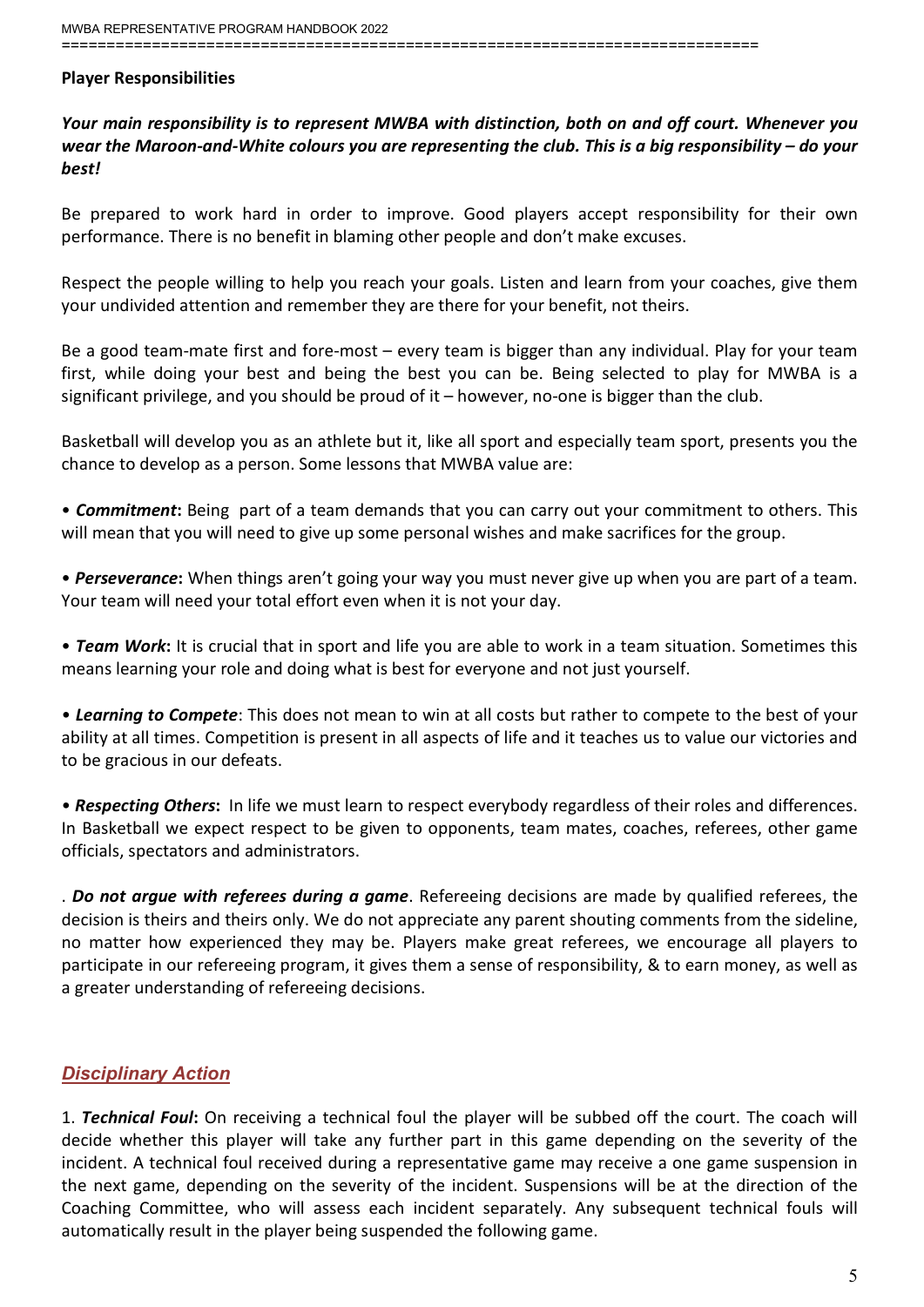2. *Poor Sportsmanship (Including Unsportsmanlike fouls):* On viewing this behaviour the coach has the option to sub the player off the court. If there is a second offence they will be left off for the rest of the game. Any further incidents will be reported to the Coaching Committee & may lead to a suspension.

3**.** *Training:* Non-attendance or lateness to training without communication directly to the coach, plus continual disruptive behaviour at training, may result in a coach's decision to limit playing time in subsequent games. Any further incidents will be reported to the Coaching Committee.

4. *Off the Court Incidents:* If a player is found to be behaving in a manner that will negatively affect the reputation of MWBA, their coach will be informed. This may result in a coach's decision to limit playing time on subsequent games. Any further incidents will be reported to the Coaching Committee.

## <span id="page-5-0"></span>*PARENT'S GUIDELINES*

We know and appreciate the sacrifices you make in order that your son or daughter can represent our club. Many involved in club administration also have children in the Representative programs. It is essential that all support their children but you must also support the coach, team manager, other team members and the club administration.

It is particularly important that you support the coach. They have to make hard decisions every day concerning the welfare of the club, the team and the individual players.

# *UNLESS YOU DEMONSTRATE 100% FAITH IN YOUR CHILD'S COACH, IT IS UNLIKELY THAT YOUR CHILD WILL DEVELOP AND PROGRESS AS THEY SHOULD*.

Being part of a team means giving your all. Your attitude towards games and even practices will rub off on your children. The importance of practice is a lesson you must help us teach your children.

*Parents must understand that all of our coaches are volunteers*. They are the best coaches that we can make available to your children. The club will offer all help possible to coaches and players who want to improve.

Parents must understand that coaches are given the task of making objective decisions in regard to your son or daughter with respect to what is best for the team and club. We do understand that there will be some mistakes made. Effective communication between yourself and the coach is the key to addressing any issues you may have with the coaches' decision.

If you have positive feedback this may be brought up at any time. However, if you have issues that need resolving then please follow the appropriate process (outlined below).

# *PARENT ENQUIRY PROCEDURE - Line of Communication*

1. Do not approach the coach in front of other players and supporters at a game or training.

2. Wait 24 hours before talking to the coach. Most problems will seem lesser after time to think through the issues first.

3. If both parties agree the team manager may be included in the discussion as an objective opinion.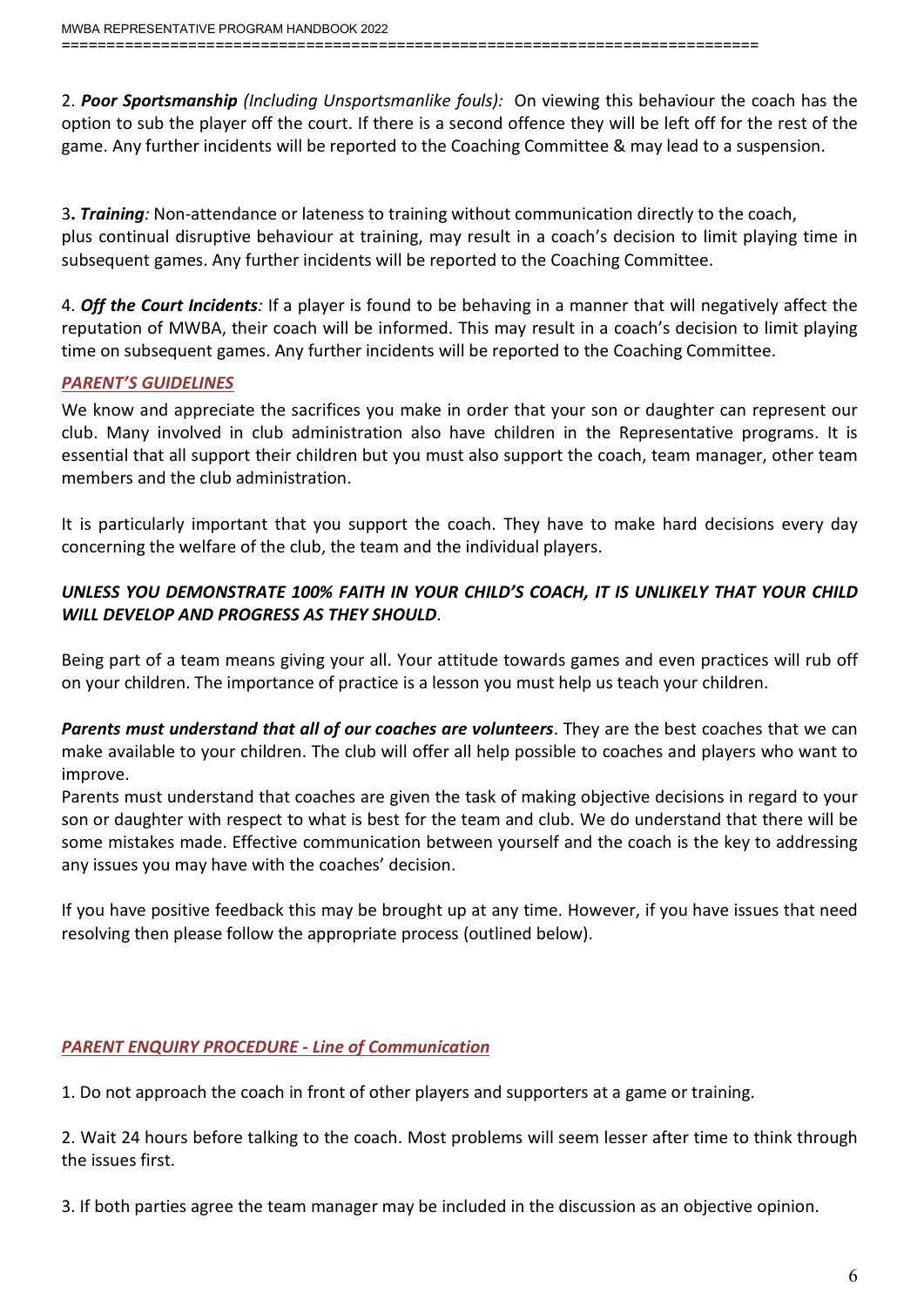4. If a solution can not be reached then the matter should be referred to the Coaching Committee. Should a suitable outcome not be reached, the issues may be referred to the MWBA Board.

# *Please follow the above process. It will ensure that everyone communicates with each other honestly and openly. MWBA will not look favourably on your situation if you have not attempted to follow the correct procedure.*

Please support the whole team during games and trainings, not just your son or daughter individually. *The coach is to be the only source of technical feedback to the players.* Coaching from the sidelines is never appropriate regardless of your knowledge of the game.

Parents also need to be careful about discussing team issues in front of their children. If you speak negatively about a coach, player or referee and your child hears this they may adopt the same negative attitude. We are looking for positive players and positive support from parents.

We do encourage you to be vocal in your support for our teams. However, do not make negative comments to the opposition, the referees or other team members, without these parties we don't have a game.

## *MEMBER PROTECTION*

<span id="page-6-0"></span>*Any Member Protection issues must be reported directly to the Representative Co-ordinator - Janet Bilton, who is also the Member Protection Information Officer for Manly Warringah Basketball.*

## *REPRESENTATIVE FEES AND COSTS*

The fees associated with playing Junior Representative Basketball for MWBA in 2022 is \$600 The Total amount will be split into two invoices.

#### *Payment Timing*

Instalment 1: \$300- Deposit Payable to hold position – Date to be advised on Website when teams are announced.

Instalment 2: \$300 -Balance payable before the first competition game.

#### *Payment Method*

Instalments will be invoiced to the email supplied on the MWBA Rep Trial Nomination form. Fees are expected to be deposited to MWBA via Bank details supplied on the Fee invoice, quoting surname, team & invoice number.

# *'No Pay - No Play' Policy*

The assumption is that all fees will be paid by the required time. A 'no pay – no play' applies to all competition basketball at MWBA. Should payment not be received by the specified date, reminders will be sent to the parent by MWBA. If payment is not received within 14 days the player shall be deemed 'unfinancial' and suspended from Representative basketball until payment has been received.

#### *Uniform Costs:*

Playing singlets are supplied by Manly Warringah Basketball Association and remain the property of the Association. Team managers will collect the singlets at the end of the season.

All MWBA Representative Players are required to purchase team uniforms as detailed: Representative Shorts - \$45 Reversible Training Singlet - \$45 Warm up Top - \$45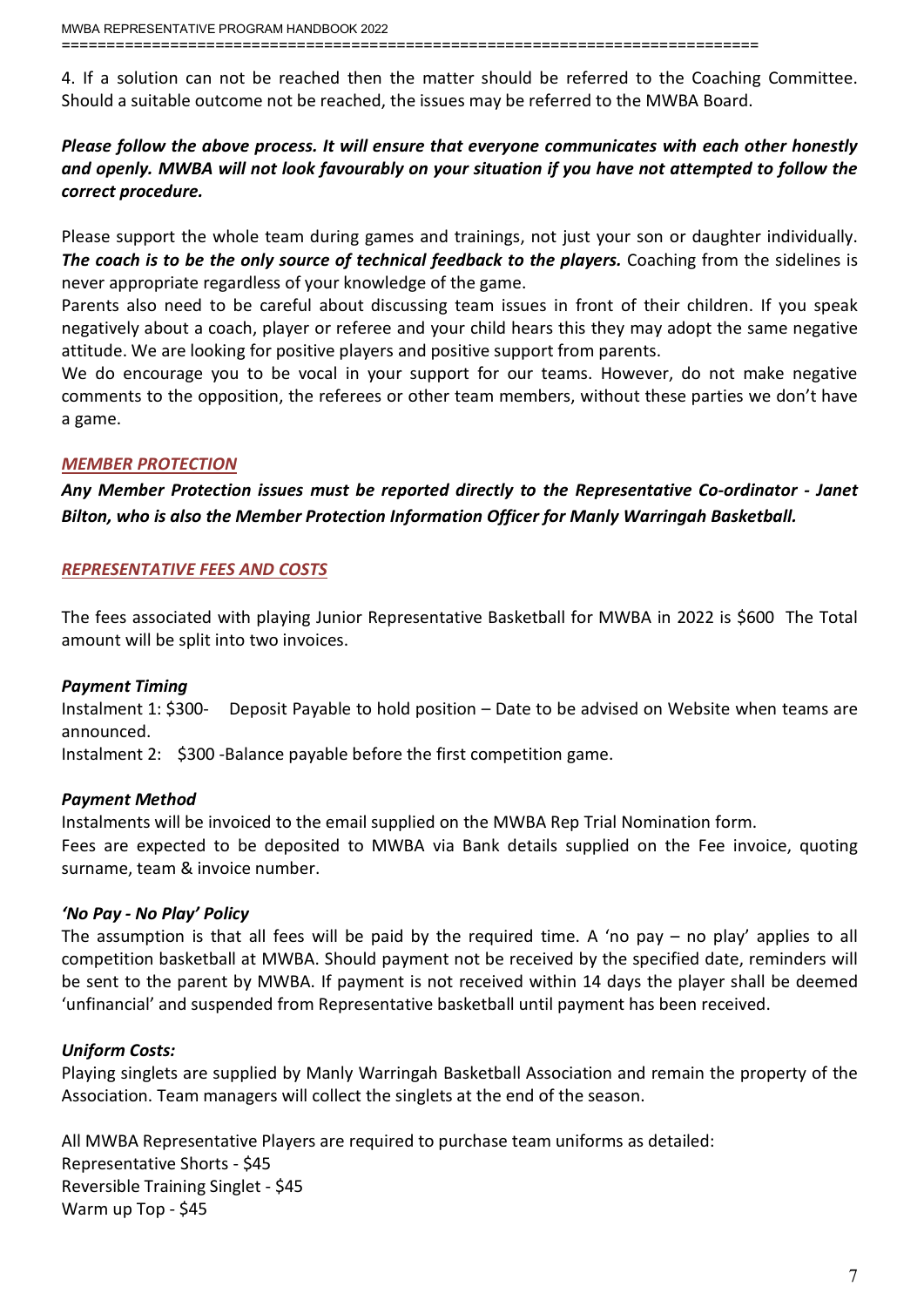*The following optional items are also available for purchase:* MWBA Hoodie - \$45 MWBA Ball Backpack - \$45

#### *Registration/Insurance*

All players must have a current Primary BNSW registration. The cost of registration belongs to the individual player.

#### *Hardship*

Cases of genuine financial hardship can be brought to the attention of the MWBA Office. These requests must be made in writing, and any such requests will be dealt with in strict confidence.

#### *Refund Policy*

Any refunds for players not able to complete the season will be assessed on a case by case basis.

#### *MWBA Player Funding & Support*

MWBA will assist players selected in BNSW State Teams and coaches with costs involved in attending their respective National Championships. Selected players should contact the MWBA Office who will advise what is required in order to obtain the support. Presently, the amount of support is set at \$600, although this may change in the future.

<span id="page-7-0"></span>**Accounts\Fees General Enquiries**: Should be directed to the MWBA office on 9913 3622.

#### *SPONSORSHIP POLICY*

The MWBA representative uniform (including logos) is not to be altered in any way. All sponsorship proposals must be lodged with the Coaches Committee, & approved by the MWBA Board. No unauthorized additions or alterations are to be made to any apparel used by MWBA Representative Players, managers or coaches. Similarly, the use of any MWBA logo or the words 'Manly Warringah Basketball Association can only be reproduced on clothing, uniforms, stationery, letters, or any other products with the prior permission of the MWBA office.

#### <span id="page-7-1"></span>*COMPULSORY REQUIREMENTS*

- Fees *must be paid* prior to the commencement of the season
- Families must contribute to all *fundraising activities*
- *All teams* will be sent a floor wiping roster to attend senior games as a *floor wiper* for these games. The 2 NBL1 games are expected by the league to be provided with floor wipers for their games, & this position is expected to be filled by players from our junior programs. 4 players will be required for each game, 2 at each end. Times are usually 2 & 4pm Saturdays.
- *Rep camps* are run in school holidays, players are expected to attend. Dates will be advised. players must register online.
- Players must attend all training /skills sessions for their team, & all competition games.
- All *parents* must attend a compulsory *score table course* that will be run by MWBA & commit to *score table* (bench duties), also a rostered team duty to the Representative *BBQ*.
- Other Representative sports must *NOT CONFLICT OR AFFECT* Rep basketball commitments, including both games & training.

#### *ELIGIBILITY OF PLAYERS FOR SELECTION*

To be eligible for selection players must: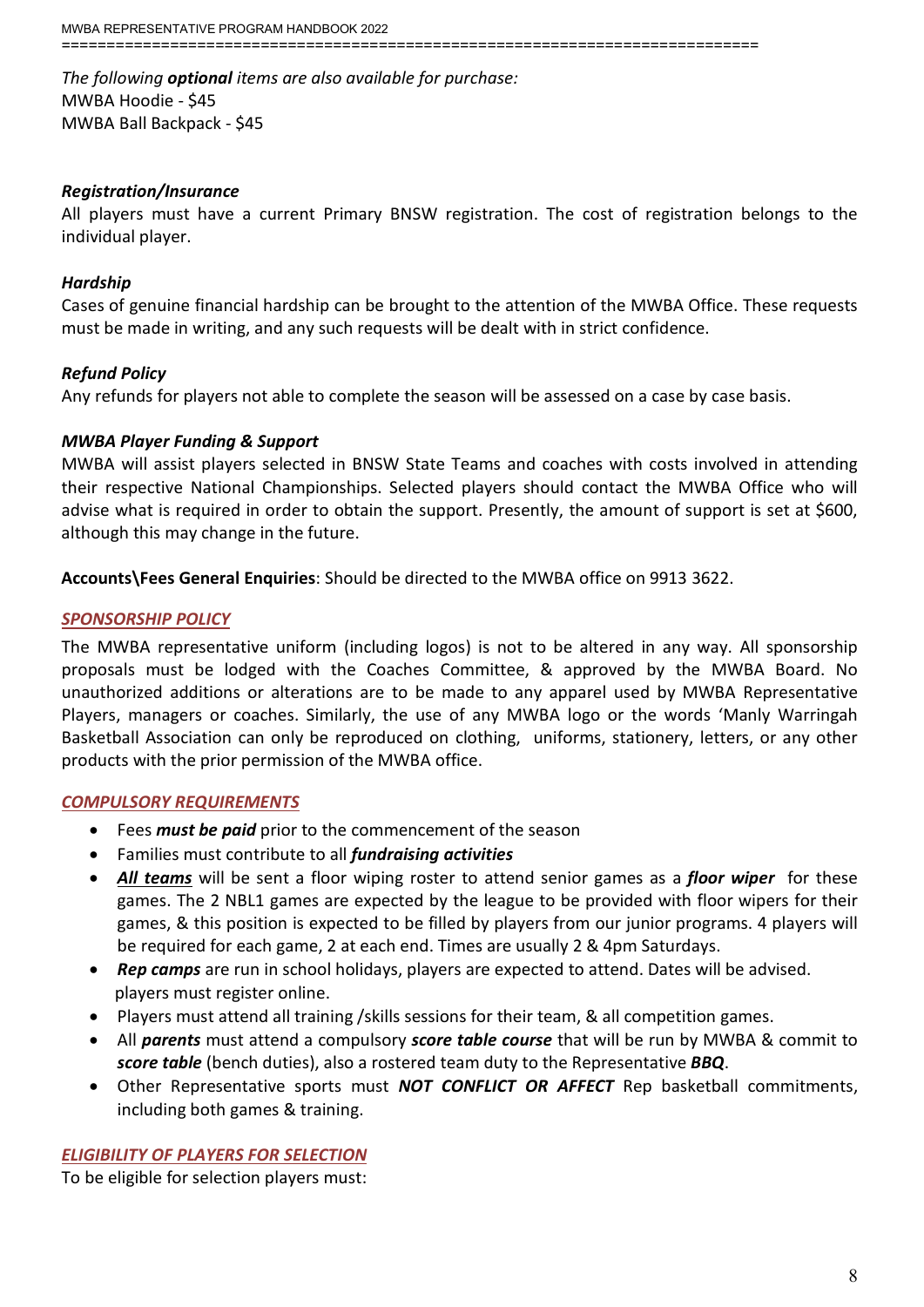• Acknowledge that they are prepared to operate within MWBA policy and guidelines by signing the Representative Player Agreement.

• Acknowledgement by parents of a junior player that they are prepared to operate within MWBA policy and guidelines by signing the Representative Player & Parent Agreement.

- Must attend the full try-out phase as determined by Manly-Warringah Basketball Association (Any absences must be explained, communicated to and approved by MWBA)
- Pay the appropriate fees, & have a current Primary BNSW registration with MWBA.

In addition the following matters will be taken into account:-

 Player and/or Parent/Guardian's past and current degree of acceptance and adherence to the Codes of Conduct.

 A player's history of commitment to the representative program in past seasons, where that player had commenced with the program and then broken that commitment.

#### <span id="page-8-0"></span>*SELECTION INFORMATION*

**While every effort is made to be constantly refining the selection processes, subjectivity remains an unavoidable element of selection to a MWBA Representative Team. Please be aware that selection is one of the most difficult times of year for MWBA.**

The MWBA selection period **commences** from the first day of trials, until the final team selections are posted on the MWBA website.

If, at some stage after the selection period is over, a player withdraws from any of the age groups, a replacement player may be found at the discretion of the MWBA Coaching Committee and the team Head Coach. This player may not have participated in the Representative trial process, however, this decision will be made in the best interests of the MWBA Representative Program.

#### **The following are factors that may be considered during the selection process:**

- Ability to compete at a Metro League or State Championships.
- A history of successful past performances at Sydney or State Championships.
- A history of successful past performances in the MWBA Local Competition.

• Demonstrated high level of performance at selection trials (except where the athlete is exempted from attendance at selection trials by MWBA).

- Athletic ability, desire and dedication to become a player at the highest possible level.
- Potential to be socially compatible and display a sense of "team ethic" within a group.
- Highly receptive to coaching and highly cooperative within the team coaching environment.
- Demonstrated attitude displaying excellent self-discipline and standards of personal behaviour.
- Outstanding desire and commitment to working hard at improving mental, physical and basketball skills.

<span id="page-8-1"></span>• Any other criteria that the selectors see fit to apply in helping them to select the teams that they believe will be best able to represent MWBA.

#### *SELECTION PANELS & PROCESSES*

#### *JUNIORS*

• The selection panel for each team will consist of three selectors. Wherever possible, this will be the Division 1 Head Coach, and two independent selectors. Wherever possible the independent selectors will not be related to any player trialling for that age group and we try to ensure they are a current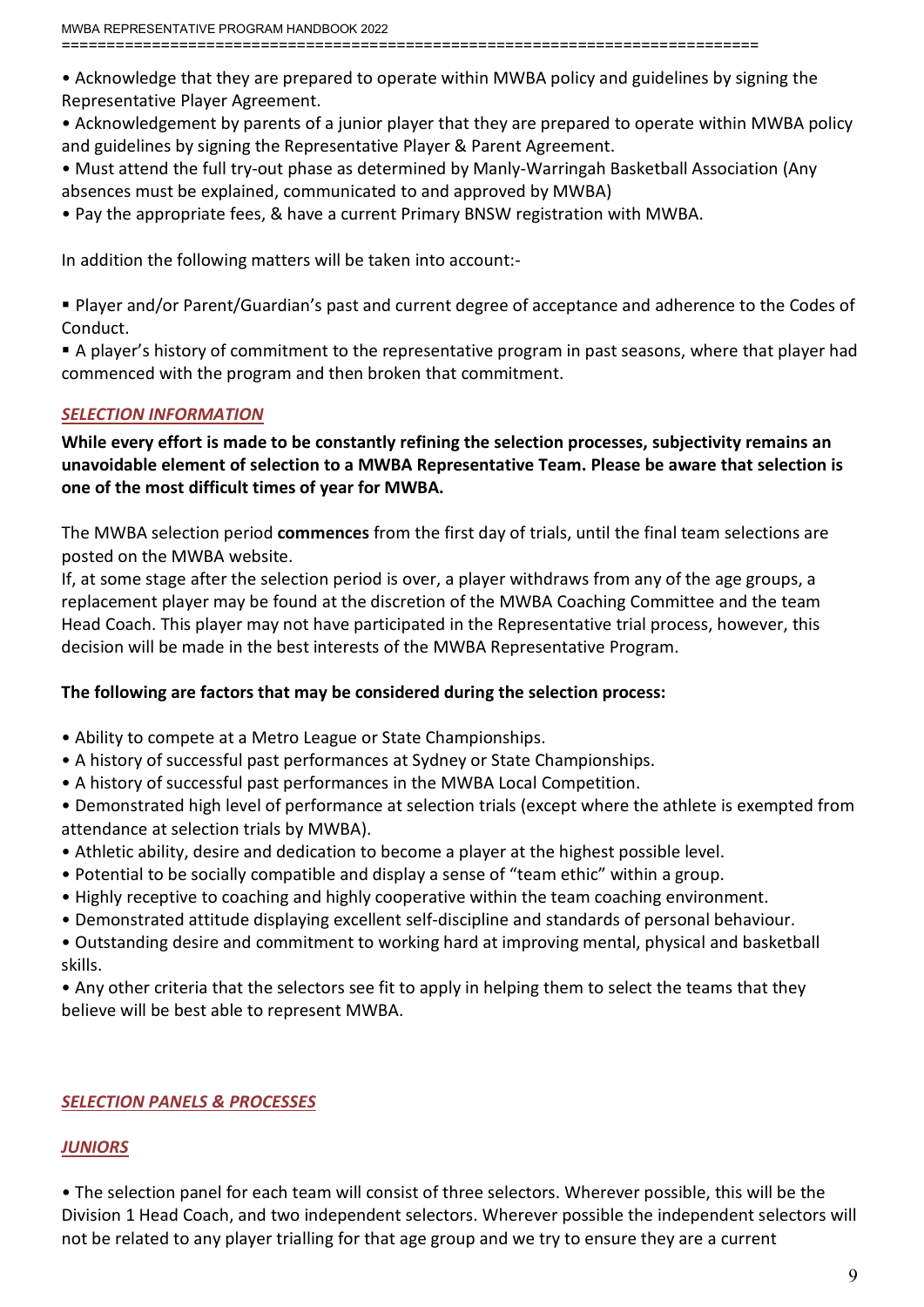representative coach or Coaching Committee member. If the Head Coach for Division 1 has not been appointed at the time of trials, three independent selectors will form the Selection Panel.

• Where possible the then three selectors will attend all selection trials. In cases where agreement cannot be reached, the Head coach of Division 1 will submit the team to the Coaching Committee for their final approval.

Once the selections are finalised & posted on the MWBA website, the decision is final, and there is no appeal process.

It is the role of the Coaching Committee to ensure that the teams chosen, are done so, in the best interests of the MWBA Representative Program.

# *Junior Squad Selections*

The procedure for the first reduction of players in the squad after initial open trials will be as follows: 1. Names of players selected in a squad will be posted on the MWBA Web-site shortly after each trial session

2. A squad of players after the first trial session will be named, this squad should contain no more than 36 athletes (per age group) provided there were sufficient available athletes (from those attending the trial and from other eligible athletes) to meet these requirements.

# *Final Team Selections*

After the November trials, squads will be posted on the MWBA Web-Site.

Finals team selections will be made after the January 31<sup>st</sup> & February 7<sup>th</sup> trials. These final team selections will be posted to the MWBA website.

It is strongly recommended that each age group has a minimum of 7 bottom age players , to allow for continuity in the program from year-to-year.

#### *SENIORS*

Head Coaches in the senior program have responsibility for setting their own Selection procedures.

#### *SELECTION TRIALS – JUNIOR & SENIOR*

Open selection trials for eligible athletes, will be held on a date, and at a venue, to be determined and circularised by MWBA each year. Trials will normally be held in late November.

Any athlete who believes that they have a legitimate reason for being unable to comply with any part of the selection eligibility, selection criteria and/or procedures may appeal to MWBA to be considered in the selection process along with the other athletes.

MWBA reserves the right to consider each case on its merits and the decision of MWBA will be final.

Legitimate reasons could include such situations as:

- Being unable to trial because of injury (medical evidence must be provided)
- Inability to gain release from an elite sports program. Written evidence would be requested.
- Inability to gain release from a school event. Written evidence would be requested.
- Inability to gain release from a family commitment. Eg Wedding, prior booked family holiday.

• Other exceptional circumstances – which will be considered by the Coaching Committee on a case-bycase basis with reference to the timing and impact of any decision.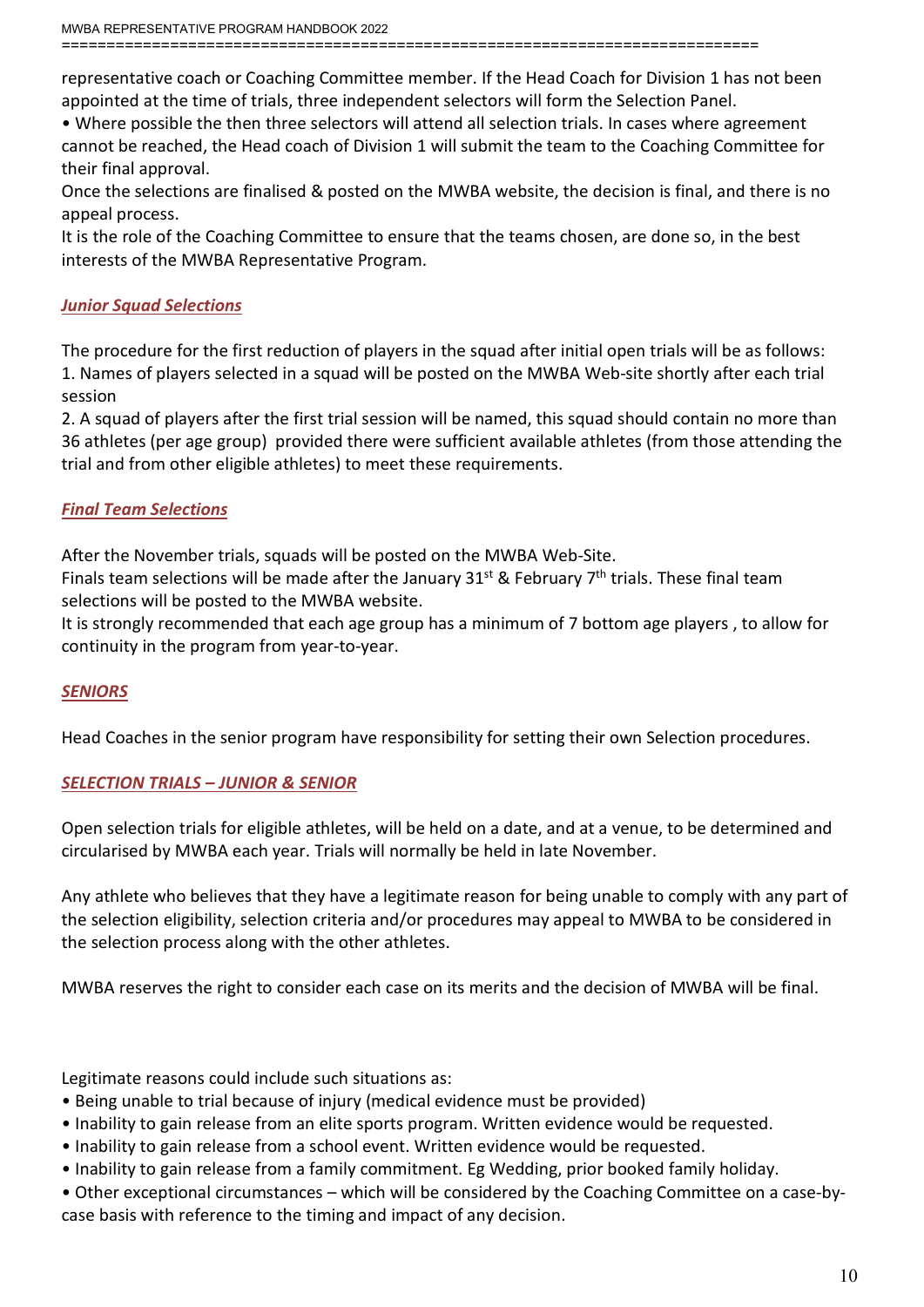**Athletes are required to stand for selection in their own age division. A junior athlete is able to stand for selection in a senior division; however the athlete must ensure that their first commitment is always with the junior team, in both training and competition. Junior players are not permitted to represent at senior level without fulfilling junior representative commitments.**

#### *OTHER SPECIAL CIRCUMSTANCES*

MWBA may choose to provide team selectors with a list of approved players who are unable to attend selection trials but who will be considered for selection along with the athletes attending trials. Selection will then be undertaken based on the merits of all the eligible athletes to the best of the selectors' ability and knowledge. It is not intended that being on this list will either enhance or prejudice athletes' chances of selection. Nor is it intended that not being on the list will enhance or prejudice the chances of the athletes in attendance at trials.

# *Social Media*

Social Media activity including postings, blogs, status updates & tweets:

- *Must not* contain material which is, or has the potential to be, offensive, aggressive, threatening, discriminatory, obscene, profane, harassing, embarrassing, intimidating, sexually explicit, bullying, hateful, racist, sexist or otherwise inappropriate.
- *Must not* contain material which is inaccurate, misleading or fraudulent
- **Should** promote the sport in a positive way
- *Photography & Videography Policy* This policy can be viewed in the Policies & Procedures section on our websit[e www.manlybasketball.com.au](http://www.manlybasketball.com.au/)
	- Failure to comply will result in disciplinary action.
	- It is MWBA policy that Coaches and other team officials are not friends or followers with junior players on Social Media Sites
	- WhatsApp groups are for team communication only, they are not venting grounds for parental disgruntlement.
	- Players are not to be included in WhatsApp group chats.

# *Communication- email and telephone (Coaches & Managers)*

All Junior coaches & managers will be supplied via the MWBA Office, with team contact details collated from the Representative trials. Details include, phone numbers & email addresses of the parent/guardian of the player. Due to Privacy issues, coaches and managers may not pass on any player contact details.

#### *Language*

Coaches must refrain from swearing and the use of inappropriate or suggestive language. The Association has adopted a vigilant stance on this issue due to the fact that team management are in charge of the care of minors and young impressionable athletes. Any form of foul or derogatory language will not be tolerated. It has no place in training, games, social activities organized by individual teams and even in an environment where team management may find themselves in the presence of junior athletes outside of team commitments. Eg. Elite camps, watching other basketball games in the stadium. All involved will need to be acutely aware of their environment and the appropriate behaviour warranted by virtue of their position of seniority.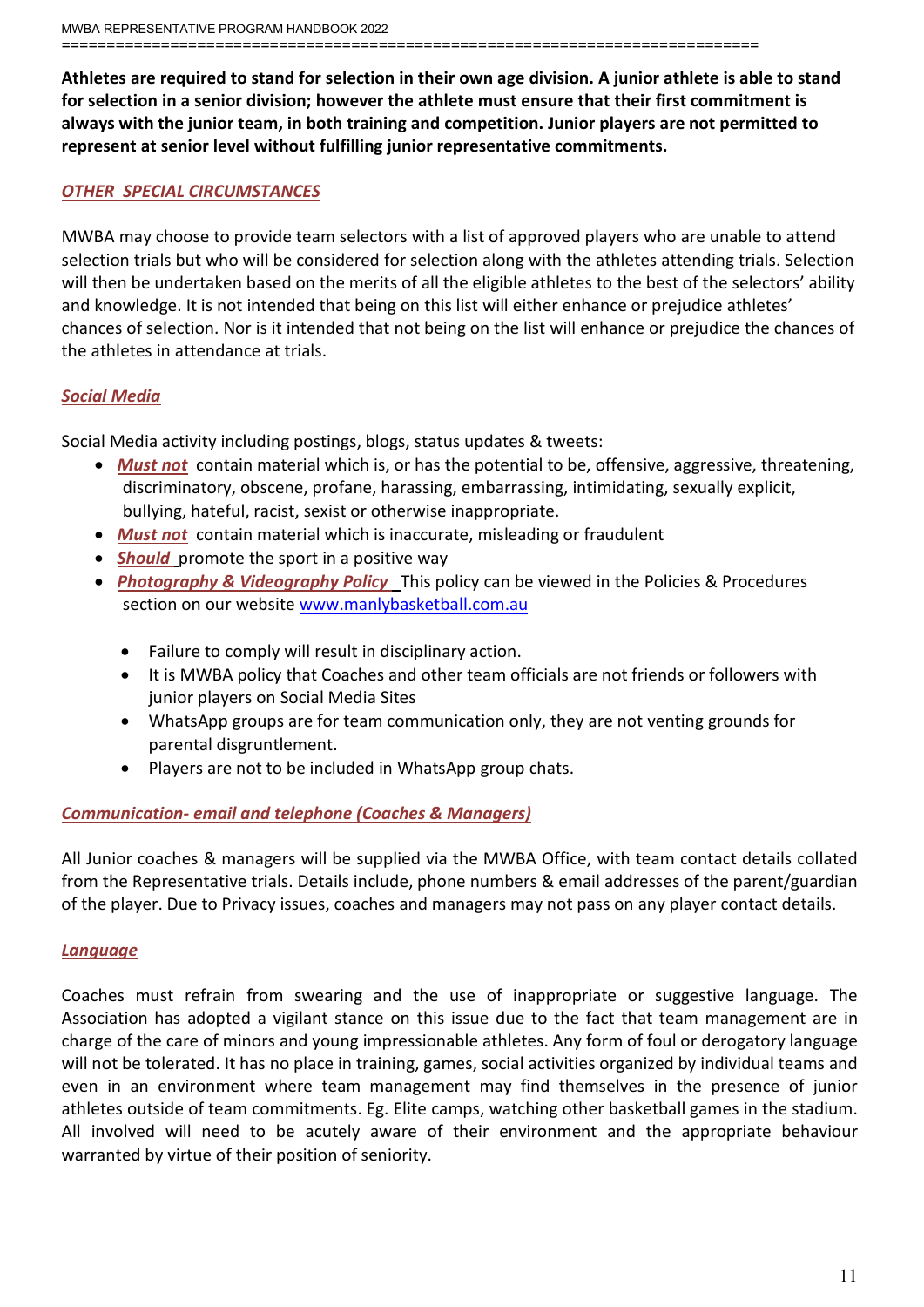The following points are strongly recommended and endorsed. They are in line with the professional direction and outlook that MWBA has adopted. It is envisaged that MWBA support staff and team management, with the club's best interest at heart, will support the following guidelines.

# *Professional Attire*

Coaches and Team managers are requested to dress appropriately during games as they are representing the association. All Coaches are supplied with a coaching polo top which must be worn while coaching games, in conjunction with *black* pants/skirts Enclosed footwear (i.e. no thongs), are requested, slip ons for females are acceptable.

# *Age Group Objectives*

• In accepting this appointment the appointee recognises and accepts that MWBA has established objectives in the form of curriculum for each age group and that the role of the appointee is to fulfil these objectives.

# *Consultations*

• In accepting this appointment the appointee recognises and accepts that the appointee should liaise with the MWBA Coaching Committee regarding methods for achieving the desired level of team and individual development.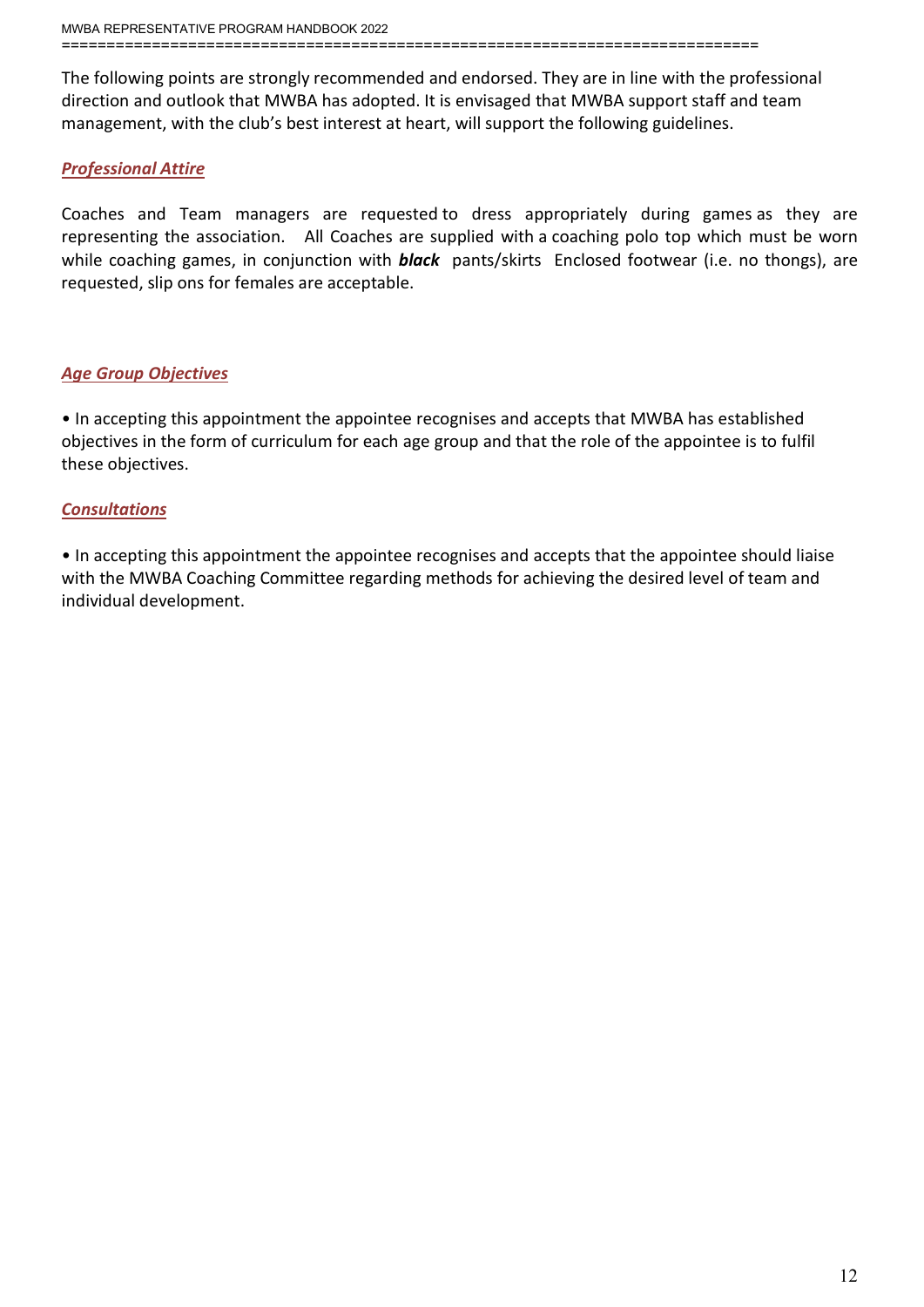# <span id="page-12-0"></span>*POLICY & PROCEDURE REVIEW*

All policies and procedures will be reviewed annually by the MWBA Coaching Committee.

#### *Annual Review:*

As part of an exercise to review the representative program an online survey will be made available to each parent/player/coach/manager within the MWBA Representative Program. The feedback from this will form the basis of an agenda for the MWBA Coaching Committee end of season review. From this review will evolve a list of policy and procedure changes & additions for the forthcoming year. All policies are to be used as guidelines wherever possible, and please note that as new situations and issues arise, a new policy may have to be adopted.

If there is no policy in place to cover a new situation as it arises, a decision will have to be made at the discretion of the MWBA Representative on duty. All decisions will be made in the best interests of the Manly Warringah Basketball Association

#### *CONTACT DETAILS*

**Manly Warringah Basketball Association - MWBA**

| Location:              | <b>Northern Beaches Indoor Sports Centre (NBISC)</b> |
|------------------------|------------------------------------------------------|
|                        | <b>Jackson's Road Warriewood</b>                     |
| <b>Postal Address:</b> | P.O. Box 396 Narrabeen NSW<br>2101                   |
| Phone:                 | 9913.3622                                            |
| <b>Fmail:</b>          | mwba@manlybasketball.com.au                          |
| Website:               | http://www.manlybasketball.com.au                    |